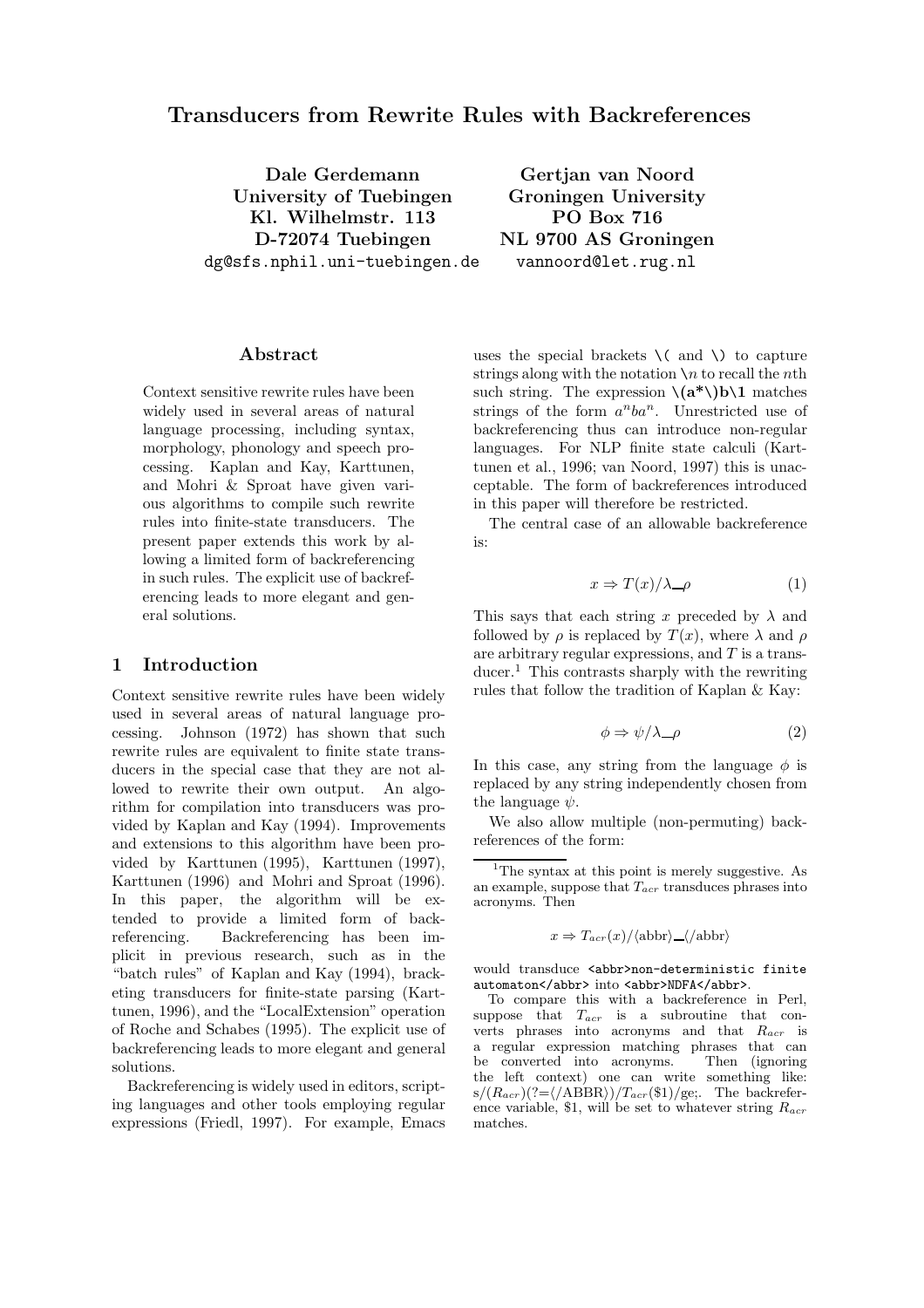$$
x_1x_2...x_n \Rightarrow T_1(x_1)T_2(x_2)...T_n(x_n)/\lambda \_\rho \quad (3)
$$

Since transducers are closed under concatenation, handling multiple backreferences reduces to the problem of handling a single backreference:

$$
x \Rightarrow (T_1 \cdot T_2 \cdot \ldots \cdot T_n)(x) / \lambda \quad \rho \tag{4}
$$

A problem arises if we want capturing to follow the POSIX standard requiring a longestcapture strategy. Friedl (1997) (p. 117), for example, discusses matching the regular expression (to|top)(o|polo)?(gical|o?logical) against the word: topological. The desired result is that (once an overall match is established) the first set of parentheses should capture the longest string possible (top); the second set should then match the longest string possible from what's left (o), and so on. Such a left-most longest match concatenation operation is described in §3.

In the following section, we initially concentrate on the simple case in (1) and show how (1) may be compiled assuming left-to-right processing along with the overall longest match strategy described by Karttunen (1996).

The major components of the algorithm are not new, but straightforward modifications of components presented in Karttunen (1996) and Mohri and Sproat (1996). We improve upon existing approaches because we solve a problem concerning the use of special marker symbols (§2.1.2). A further contribution is that all steps are implemented in a freely available system, the FSA Utilities of van Noord (1997) (§2.1.1).

## 2 The Algorithm

## 2.1 Preliminary Considerations

Before presenting the algorithm proper, we will deal with a couple of meta issues. First, we introduce our version of the finite state calculus in §2.1.1. The treatment of special marker symbols is discussed in  $\S2.1.2$ . Then in  $\S2.1.3$ , we discuss various utilities that will be essential for the algorithm.

## 2.1.1 FSA Utilities

The algorithm is implemented in the FSA Utilities (van Noord, 1997). We use the notation provided by the toolbox throughout this paper. Table 1 lists the relevant regular expression operators. FSA Utilities offers the possibility to define new regular expression operators. For example, consider the definition of the nullary operator vowel as the union of the five vowels:

| П                   | empty string             |
|---------------------|--------------------------|
| $[E1, \ldots En]$   | concatenation of $E1$ En |
| ብ የ                 | empty language           |
| $\{E1, \ldots En\}$ | union of $E1, \ldots En$ |
| F.*                 | Kleene closure           |
| F.                  | optionality              |
| $\tilde{}$ E        | complement               |
| $E1-E2$             | difference               |
| \$ E                | containment              |
| E1 & E2             | intersection             |
| ?                   | any symbol               |
| A:B                 | pair                     |
| $E1 \times E2$      | cross-product            |
| A o B               | composition              |
| domain(E)           | domain of a transduction |
| range(E)            | range of a transduction  |
| identity(E)         | identity transduction    |
| inverse(E)          | inverse transduction     |

Table 1: Regular expression operators.

macro(vowel,{a,e,i,o,u}).

In such macro definitions, Prolog variables can be used in order to define new n-ary regular expression operators in terms of existing operators. For instance, the *lenient\_composition* operator (Karttunen, 1998) is defined by:

```
macro(priority_union(Q,R),
      {Q, \text{ "domain(Q) o R}}.
macro(lenient_composition(R,C),
      priority_union(R o C,R)).
```
Here, priority union of two regular expressions Q and R is defined as the union of Q and the composition of the complement of the domain of Q with R. Lenient composition of R and C is defined as the priority union of the composition of R and C (on the one hand) and R (on the other hand).

Some operators, however, require something more than simple macro expansion for their definition. For example, suppose a user wanted to match  $n$  occurrences of some pattern. The FSA Utilities already has the  $'$  and  $'$  +' quantifiers, but any other operators like this need to be user defined. For this purpose, the FSA Utilities supplies simple Prolog hooks allowing this general quantifier to be defined as:

```
macro(match_n(N,X),Regex) :-
   match_n(N,X,Regex).
```
 $match_n(0, _X, []).$  $match_n(N,X,[X|Rest])$  :- $N > 0$ , N1 is N-1, match\_n(N1,X,Rest).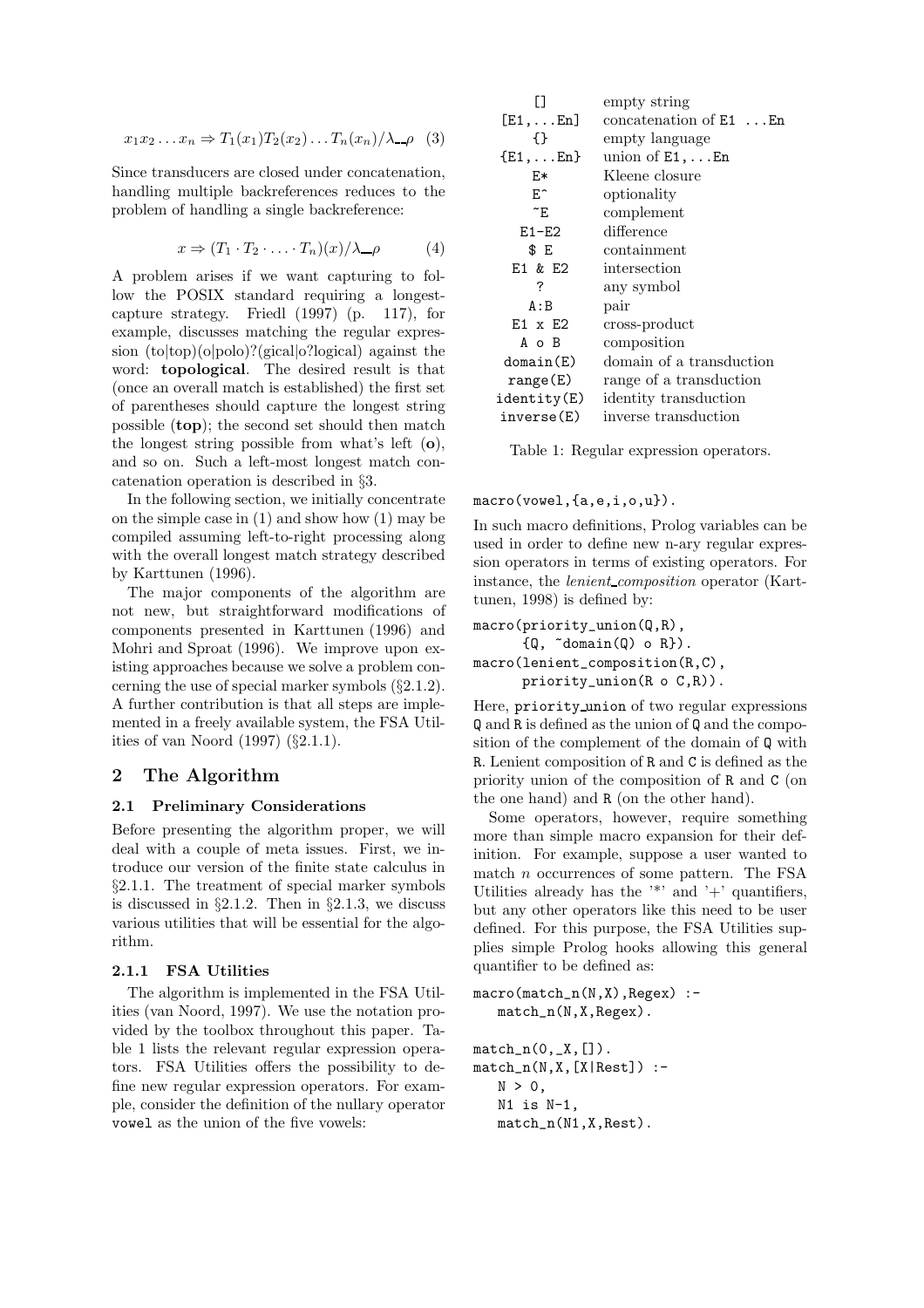For example:  $match_n(3,a)$  is equivalent to the ordinary finite state calculus expression [a,a,a].

Finally, regular expression operators can be defined in terms of operations on the underlying automaton. In such cases, Prolog hooks for manipulating states and transitions may be used. This functionality has been used in van Noord and Gerdemann (1999) to provide an implementation of the algorithm in Mohri and Sproat (1996).

#### 2.1.2 Treatment of Markers

Previous algorithms for compiling rewrite rules into transducers have followed Kaplan and Kay (1994) by introducing special marker symbols (markers) into strings in order to mark off candidate regions for replacement. The assumption is that these markers are outside the resulting transducer's alphabets. But previous algorithms have not ensured that the assumption holds.

This problem was recognized by Karttunen (1996), whose algorithm starts with a filter transducer which filters out any string containing a marker. This is problematic for two reasons. First, when applied to a string that does happen to contain a marker, the algorithm will simply fail. Second, it leads to logical problems in the interpretation of complementation. Since the complement of a regular expression R is defined as  $\Sigma - R$ , one needs to know whether the marker symbols are in  $\Sigma$  or not. This has not been clearly addressed in previous literature.

We have taken a different approach by providing a contextual way of distinguishing markers from non-markers. Every symbol used in the algorithm is replaced by a pair of symbols, where the second member of the pair is either a 0 or a 1 depending on whether the first member is a marker or not.<sup>2</sup> As the first step in the algorithm, 0's are inserted after every symbol in the input string to indicate that initially every symbol is a non-marker. This is defined as:

#### macro(non\_markers,[?,[]:0]\*).

Similarly, the following macro can be used to insert a 0 after every symbol in an arbitrary expression E.

macro(non\_markers(E),

range(E o non\_markers)).

Since E is a recognizer, it is first coerced to identity(E). This form of implicit conversion is standard in the finite state calculus.

Note that 0 and 1 are perfectly ordinary alphabet symbols, which may also be used within a replacement. For example, the sequence [1,0] represents a non-marker use of the symbol 1.

#### 2.1.3 Utilities

Before describing the algorithm, it will be helpful to have at our disposal a few general tools, most of which were described already in Kaplan and Kay (1994). These tools, however, have been modified so that they work with our approach of distinguishing markers from ordinary symbols. So to begin with, we provide macros to describe the alphabet and the alphabet extended with marker symbols:

 $macro(sig, [?,0])$ . macro(xsig,[?,{0,1}]).

The macro xsig is useful for defining a specialized version of complementation and containment:

```
macro(not(X),xsig* - X).
macro($$(X),[xsig*,X,xsig*]).
```
The algorithm uses four kinds of brackets, so it will be convenient to define macros for each of these brackets, and for a few disjunctions.

```
macro(lb1, ['1', 1]).macro(lb2,['<2',1]).
macro(rb2, [22, 1]).macro(rb1, [1,1,1]).macro(lb,{lb1,lb2}).
macro(rb, {rb1, rb2}).macro(b1,{lb1,rb1}).
macro(b2,{lb2,rb2}).
macro(brack,{lb,rb}).
```
As in Kaplan & Kay, we define an Intro(S) operator that produces a transducer that freely introduces instances of S into an input string. We extend this idea to create a family of Intro operators. It is often the case that we want to freely introduce marker symbols into a string at any position except the beginning or the end.

%% Free introduction macro(intro(S),{xsig-S,[] x S}\*).

```
%% Introduction, except at begin
macro(xintro(S),{[],[xsig-S,intro(S)]}).
```

```
%% Introduction, except at end
macro(introx(S),{[],[intro(S),xsig-S]}).
```
<sup>&</sup>lt;sup>2</sup>This approach is similar to the idea of laying down tracks as in the compilation of monadic second-order logic into automata Klarlund (1997, p. 5). In fact, this technique could possibly be used for a more efficient implementation of our algorithm: instead of adding transitions over 0 and 1, one could represent the alphabet as bit sequences and then add a final 0 bit for any ordinary symbol and a final 1 bit for a marker symbol.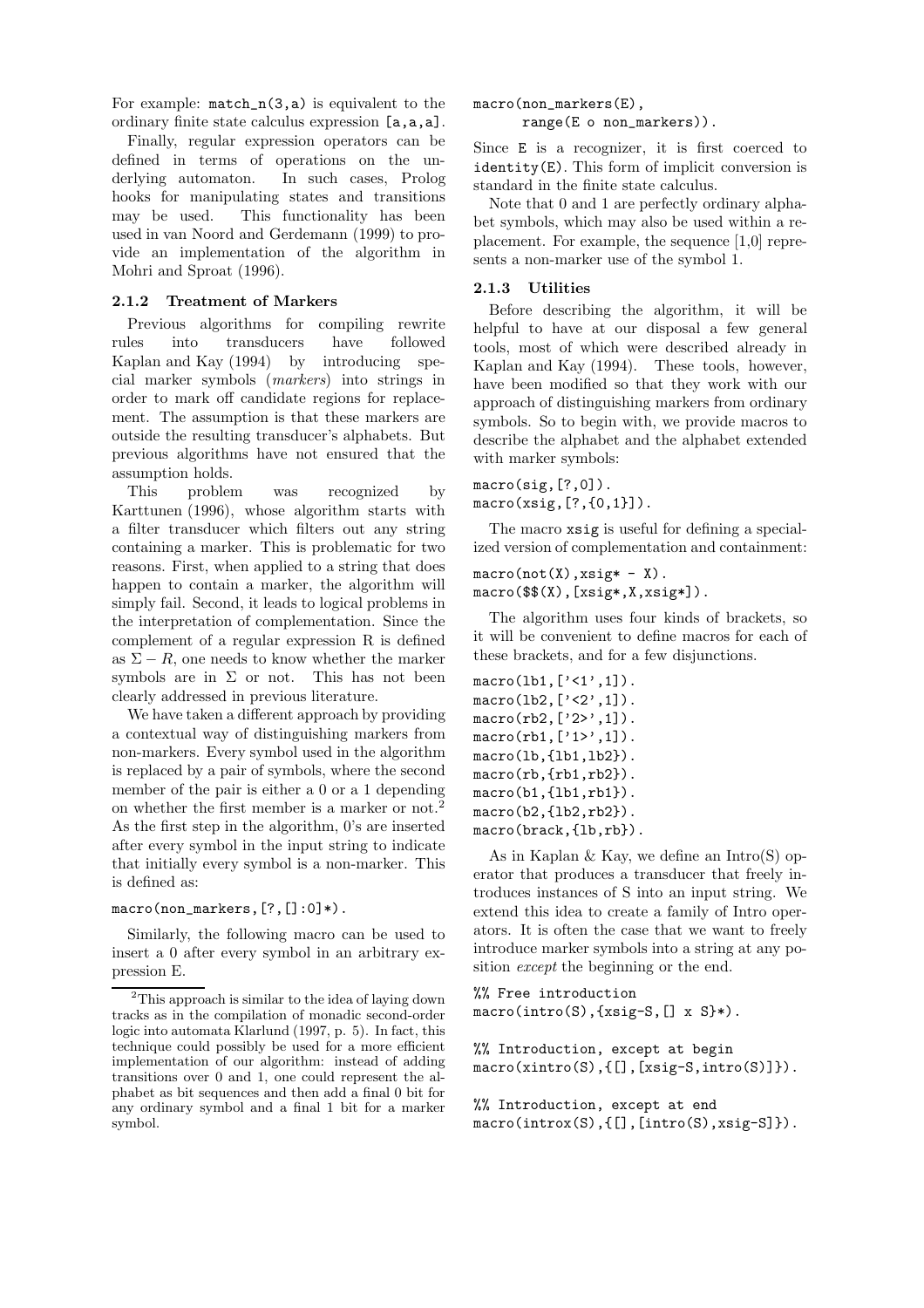%% Introduction, except at begin & end macro(xintrox(S),{[],[xsig-S],

[xsig-S,intro(S),xsig-S]}).

This family of Intro operators is useful for defining a family of Ignore operators:

| macro( $ign(E1, S), range(E1 \text{ o } intro(S))).$ |  |  |
|------------------------------------------------------|--|--|
| $macro(xign( E1, S), range(E1 o xintro(S))).$        |  |  |
| macro( $ignx(E1,S),range(E1o-introx(S))$ ).          |  |  |
| $macro(xignx(E1, S), range(E1 o xintrox(S))).$       |  |  |

In order to create filter transducers to ensure that markers are placed in the correct positions, Kaplan & Kay introduce the operator P-iff-S(L1,L2). A string is described by this expression iff each prefix in L1 is followed by a suffix in L2 and each suffix in L2 is preceded by a prefix in L1. In our approach, this is defined as:

```
macro(if_p_then_s(L1,L2),
       not([L1, not(L2)]).
macro(if_s_then_p(L1,L2),
       not([not(L1), L2])).
macro(p_iff_s(L1,L2),
       if_p_then_s(L1,L2)
              \boldsymbol{\mathcal{X}}if_s_then_p(L1,L2)).
```
To make the use of  $p$ **iff** s more convenient, we introduce a new operator  $l$  iff  $r(L,R)$ , which describes strings where every string position is preceded by a string in L just in case it is followed by a string in R:

macro(l\_iff\_r(L,R),

 $p_{iffs}([xsig*,L], [R,xsig*]))$ .

Finally, we introduce a new operator if(Condition,Then,Else) for conditionals. This operator is extremely useful, but in order for it to work within the finite state calculus, one needs a convention as to what counts as a boolean true or false for the condition argument. It is possible to define true as the universal language and false as the empty language:

## macro(true,? \*). macro(false,{}).

With these definitions, we can use the complement operator as negation, the intersection operator as conjunction and the union operator as disjunction. Arbitrary expressions may be coerced to booleans using the following macro:

## macro(coerce\_to\_boolean(E),

range(E o (true x true))).

Here, E should describe a recognizer. E is composed with the universal transducer, which transduces from anything (?\*) to anything (?\*). Now with this background, we can define the conditional:



## 2.2 Implementation

A rule of the form  $x \to T(x)/\lambda \rho$  will be written as replace(T,Lambda,Rho). Rules of the more general form  $x_1 \ldots x_n \Rightarrow T_1(x_1) \ldots T_n(x_n)/\lambda = \rho$ will be discussed in §3. The algorithm consists of nine steps composed as in figure 1.

The names of these steps are mostly derived from Karttunen (1995) and Mohri and Sproat (1996) even though the transductions involved are not exactly the same. In particular, the steps derived from Mohri & Sproat  $(r, f, 11 \text{ and } 12)$  will all be defined in terms of the finite state calculus as opposed to Mohri & Sproat's approach of using low-level manipulation of states and transitions.<sup>3</sup>

The first step, non markers, was already defined above. For the second step, we first consider a simple special case. If the empty string is in the language described by Right, then  $r(Right)$ should insert an rb2 in every string position. The definition of  $r(Right)$  is both simpler and more efficient if this is treated as a special case. To insert a bracket in every possible string position, we use:

## $[[[] x rb2, sig]*, [] x rb2]$

If the empty string is not in Right, then we must use intro(rb2) to introduce the marker rb2, followed by  $l$ **iff**  $r$  to ensure that such markers are immediately followed by a string in Right, or more precisely a string in Right where additional instances of rb2 are freely inserted in any position other than the beginning. This expression is written as:

$$
\frac{\texttt{intro}(\texttt{rb2})}{\circ}
$$

## l\_iff\_r(rb2,xign(non\_markers(Right),rb2))

Putting these two pieces together with the conditional yields:

```
macro(r(R),
        if([x] \& R, \qquad x \& If: [x] \& if: x \& if: x \& if: x \& if: x \& if: x \& if: x \& if: x \& if: x \& if: x \& if: x \& if: x \& if: x \& if: x \& if: x \& if: x \& if: x \& if: x \& if: x \& if: x \& if: x \& if: x \& if: x \& if: x \& if: x \& if: x \& if: x \& if: x \& if: x \[[[] x rb2, sig]*, [] x rb2],intro(rb2) % Else:
                                            o
```
l\_iff\_r(rb2,xign(non\_markers(R),rb2)))).

The third step,  $f(\text{domain}(T))$  is implemented as:

<sup>&</sup>lt;sup>3</sup>The alternative implementation is provided in van Noord and Gerdemann (1999).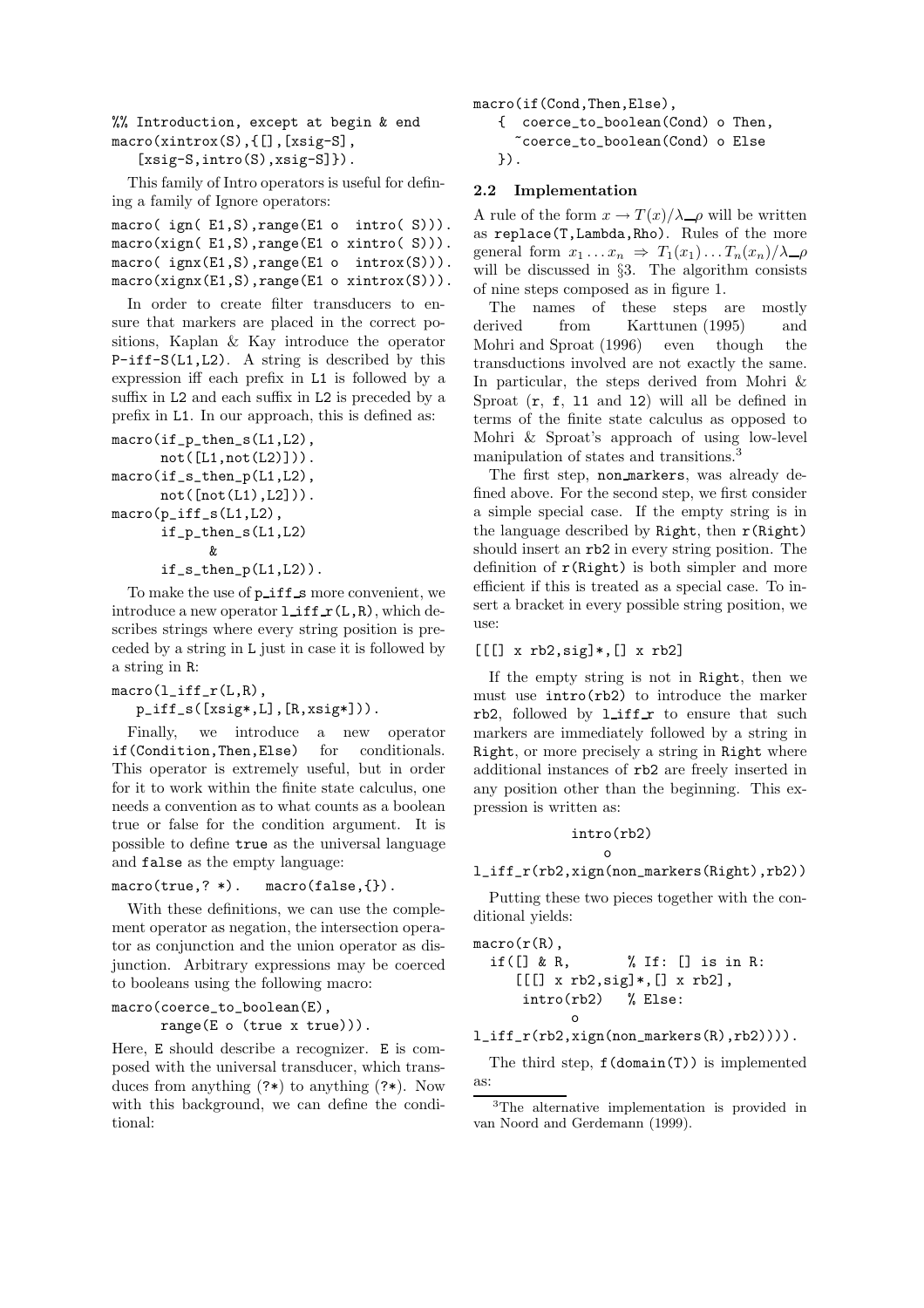```
macro(replace(T,Left,Right),
         non markers \frac{1}{2} introduce 0 after every symbol
            o \frac{9}{6} (a b c => a 0 b 0 c 0).
          r(Right) % introduce rb2 before any string
            o % in Right.
         f(domain(T)) % introduce lb2 before any string in
            o % domain(T) followed by rb2.
     left_to_right(domain(T)) % lb2 ... rb2 around domain(T) optionally
            o % replaced by lb1 ... rb1
     longest_match(domain(T)) % filter out non-longest matches marked
            o % in previous step.
        aux_replace(T) % perform T's transduction on regions marked
            o % off by b1's.
          l1(Left) % ensure that lb1 must be preceded
            o % by a string in Left.
          l2(Left) % ensure that lb2 must not occur preceded
            o % by a string in Left.
       inverse(non_markers)). \frac{1}{2} we \frac{1}{2} remove the auxiliary 0's.
```
Figure 1: Definition of replace operator.

macro(f(Phi), intro(lb2)

## o l\_iff\_r(lb2,[xignx(non\_markers(Phi),b2),  $lb2^{\hat{ }}$ , $rb2])$ .

The lb2 is first introduced and then, using  $l$  if  $r$ , it is constrained to occur immediately before every instance of (ignoring complexities) Phi followed by an rb2. Phi needs to be marked as normal text using non markers and then xign x is used to allow freely inserted lb2 and rb2 anywhere except at the beginning and end. The following lb2^ allows an optional lb2, which occurs when the empty string is in Phi.

The fourth step is a guessing component which (ignoring complexities) looks for sequences of the form lb2 Phi rb2 and converts some of these into lb1 Phi rb1, where the b1 marking indicates that the sequence is a candidate for replacement. The complication is that Phi, as always, must be converted to non markers(Phi) and instances of b2 need to be ignored. Furthermore, between pairs of lb1 and rb1, instances of lb2 are deleted. These lb2 markers have done their job and are no longer needed. Putting this all together, the definition is:

```
macro(left_to_right(Phi),
  [[xsig*,
    [lb2 x lb1,
     (ign(non_markers(Phi),b2)
              o
      inverse(intro(lb2))
     ),
     rb2 x rb1]
```
]\*, xsig\*]).

The fifth step filters out non-longest matches produced in the previous step. For example (and simplifying a bit), if Phi is ab\*, then a string of the form  $\dots$  rb1 a b lb1 b  $\dots$  should be ruled out since there is an instance of Phi (ignoring brackets except at the end) where there is an internal lb1. This is implemented as:<sup>4</sup>

```
macro(longest_match(Phi),
  not($$([lb1,
          (ignx(non_markers(Phi),brack)
                    &
                 $$(rb1)
         ), % longer match must be
         rb % followed by an rb
        ])) % so context is ok
         o
% done with rb2, throw away:
   inverse(intro(rb2))).
```
The sixth step performs the transduction described by T. This step is straightforwardly implemented, where the main difficulty is getting T to apply to our specially marked string:

```
macro(aux_replace(T),
```
{{sig,lb2}, [1b1, inverse(non\_markers)

<sup>4</sup>The line with  $\frac{1}{2}$  (rb1) can be opti-<br>mized a bit: Since we know that an rb1 Since we know that an rb1 must be preceded by Phi, we can write: [ign\_(non\_markers(Phi),brack),rb1,xsig\*]). This may lead to a more constrained (hence smaller) transducer.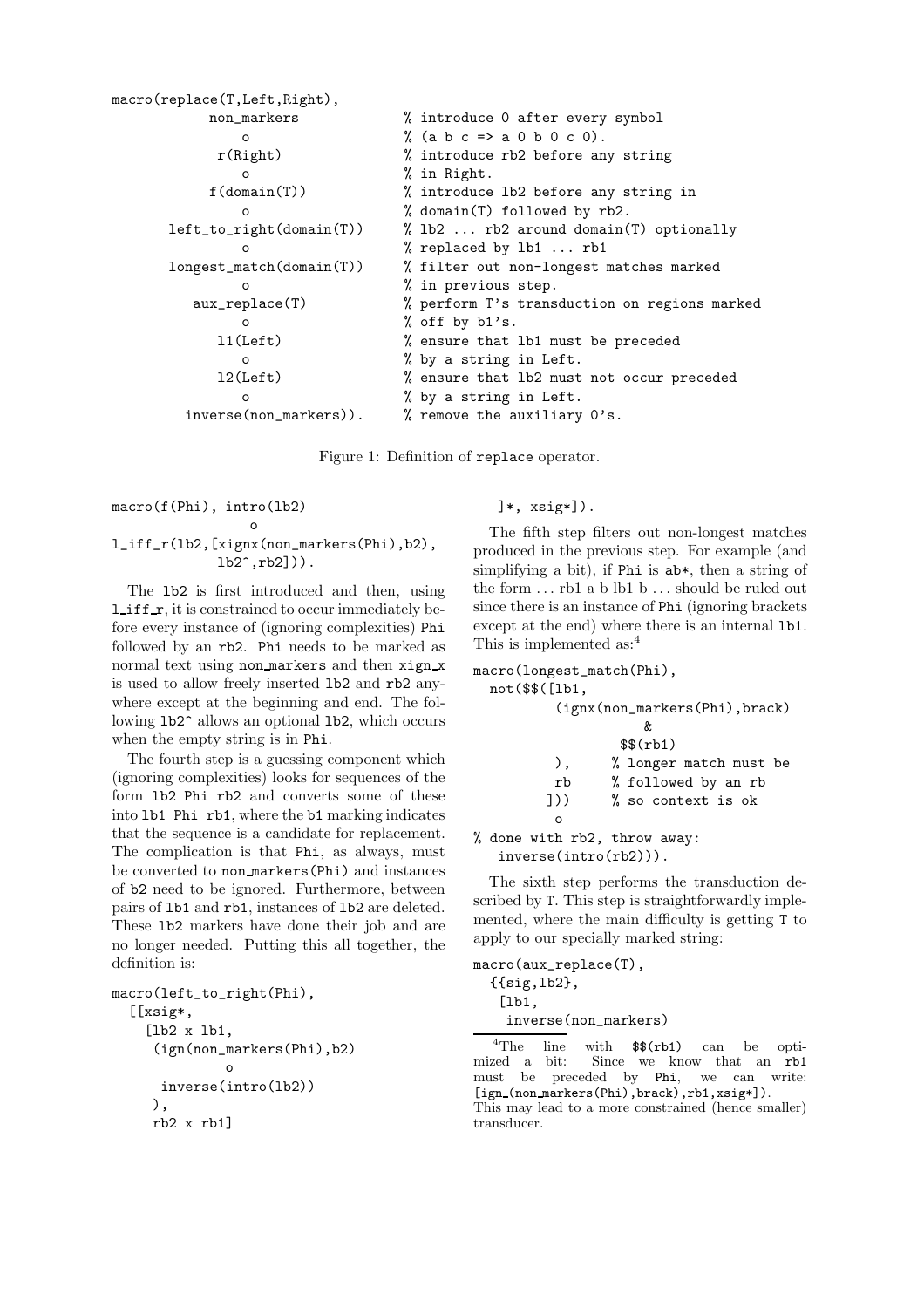```
o T o
     non_markers,
  rb1 x []
 ]
}*).
```
The seventh step ensures that lb1 is preceded by a string in Left:

```
macro(11(L),ign(if_s_then_p(
       ignx([xsig*,non_markers(L)],lb1),
       [lb1,xsig*]),
      lb2)
        o
 inverse(intro(lb1))).
```
The eighth step ensures that lb2 is not preceded by a string in Left. This is implemented similarly to the previous step:

```
macro(12(L),if_s_then_p(
    ignx(not([xsig*,non_markers(L)]),lb2),
    [1b2, xsig*])o
```

```
inverse(intro(lb2))).
```
Finally the ninth step, inverse(non markers), removes the 0's so that the final result in not marked up in any special way.

# 3 Longest Match Capturing

As discussed in §1 the POSIX standard requires that multiple captures follow a longest match strategy. For multiple captures as in (3), one establishes first a longest match for  $domain(T_1)$ .  $\ldots$  *domain* $(T_n)$ . Then we ensure that each of  $domain(T<sub>i</sub>)$  in turn is required to match as long as possible, with each one having priority over its rightward neighbors. To implement this, we define a macro  $lm\_concat(Ts)$  and use it as:

## replace(lm\_concat(Ts),Left,Right)

Ensuring the longest overall match is delegated to the replace macro, so lm concat(Ts) needs only ensure that each individual transducer within Ts gets its proper left-to-right longest matching priority. This problem is mostly solved by the same techniques used to ensure the longest match within the replace macro. The only complication here is that Ts can be of unbounded length. So it is not possible to have a single expression in the finite state calculus that applies to all possible lenghts. This means that we need something a little more powerful than mere macro expansion to construct the proper finite state calculus expression. The FSA Utilities provides a Prolog

hook for this purpose. The resulting definition of lm concat is given in figure 2.

Suppose (as in Friedl (1997)), we want to match the following list of recognizers against the string topological and insert a marker in each boundary position. This reduces to applying:

```
lm_concat([
    [{\{\tceil t, o\}, \tceil t, o, p]}, []: ' #'],
    [{0,[p, 0, 1, 0]},[]: '#'],
    \{[g,i,c,a,l],[o^{\hat{}},l,o,g,i,c,a,l]\}])
```
This expression transduces the string topological only to the string top#o#logical.<sup>5</sup>

## 4 Conclusions

The algorithm presented here has extended previous algorithms for rewrite rules by adding a limited version of backreferencing. This allows the output of rewriting to be dependent on the form of the strings which are rewritten. This new feature brings techniques used in Perl-like languages into the finite state calculus. Such an integration is needed in practical applications where simple text processing needs to be combined with more sophisticated computational linguistics techniques.

One particularly interesting example where backreferences are essential is cascaded deterministic (longest match) finite state parsing as described for example in Abney (Abney, 1996) and various papers in (Roche and Schabes, 1997a). Clearly, the standard rewrite rules do not apply in this domain. If NP is an NP recognizer, it would not do to say  $NP \Rightarrow \frac{[NP]}{\lambda}$  P. Nothing would force the string matched by the NP to the left of the arrow to be the same as the string matched by the NP to the right of the arrow.

One advantage of using our algorithm for finite state parsing is that the left and right contexts may be used to bring in top-down filter-<br>ing.<sup>6</sup> An often cited advantage of finite state An often cited advantage of finite state

```
[t \circ [t \circ p] \circ [p \circ l \circ] \rightarrow ... \neq;
```
Indeed the resulting transducer from this expression would transduce topological into top#o#logical. But unfortunately this transducer would also transduce polotopogical into polo#top#o#gical, since the notion of left-right ordering is lost in this expression.

<sup>6</sup>The bracketing operator of Karttunen (1996), on the other hand, does not provide for left and right contexts.

 $\overline{5_{\text{An}}}$  anonymous reviewer suggested that lm concat could be implemented in the framework of Karttunen (1996) as: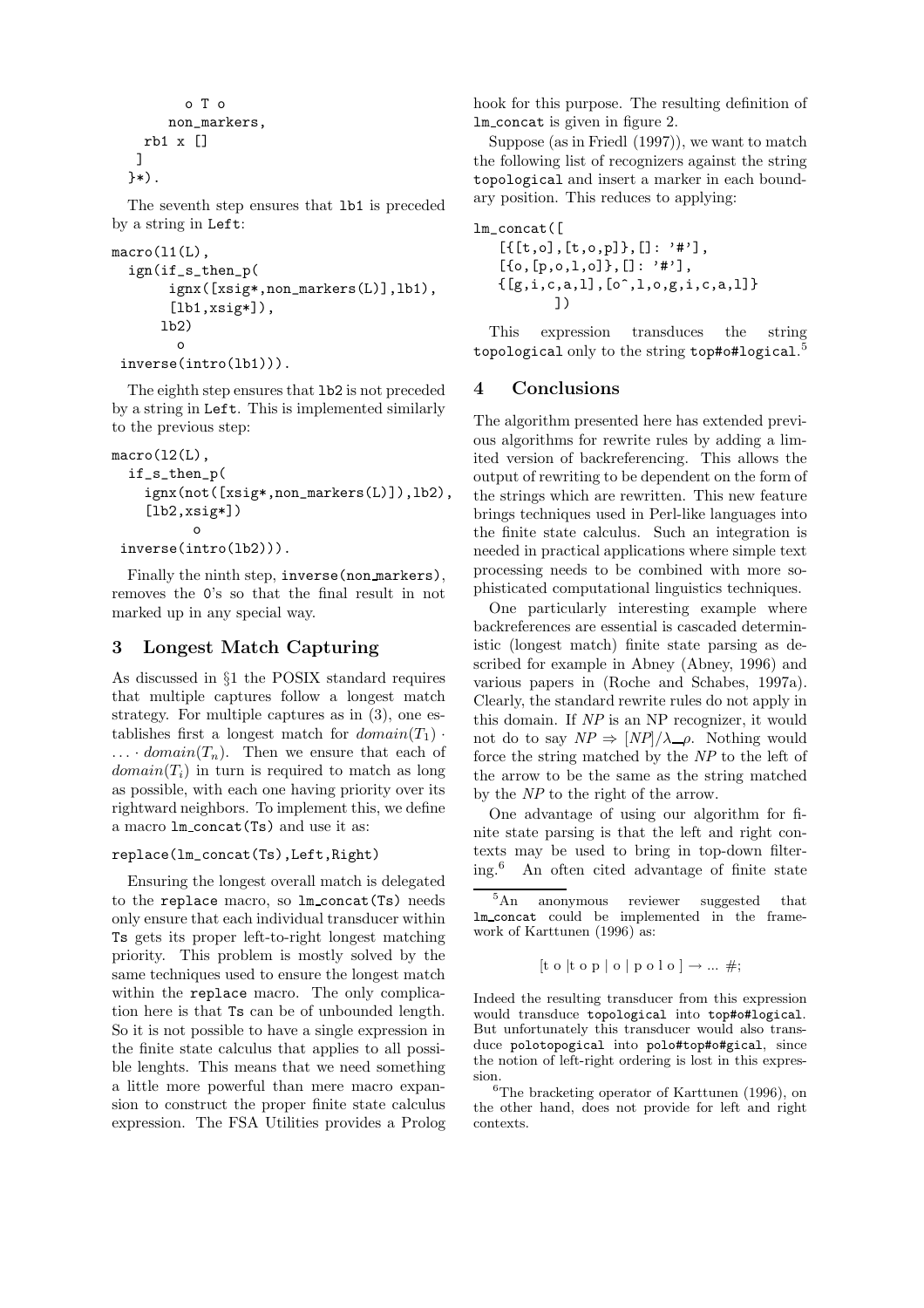```
macro(lm_concat(Ts),mark_boundaries(Domains) o ConcatTs):-
   domains(Ts,Domains), concatT(Ts,ConcatTs).
domains([], []).
domains([F|RO], [domain(F)|R]): - domains(RO, R).
concatT([], []).concatT([T|Ts], [inverse(non_markers) o T,lb1 x []|Rest]):- concatT(Ts,Rest).
%% macro(mark_boundaries(L),Exp): This is the central component of lm_concat. For our
%% "toplological" example we will have:
\% mark_boundaries([domain([{\texttt{[t,o]}},[t,o,p]}], []: #]),
%% domain([0, [p, 0, 1, 0], [1:  #]),%% domain({[g,i,c,a,l],[o^*,l,o,g,i,c,a,l]})%% which simplifies to:
%% mark_boundaries([\{[t, o], [t, o, p]\}, \{o, [p, o, 1, o]\}, \{[g, i, c, a, l], [o^*, l, o, g, i, c, a, l]\}]).
%% Then by macro expansion, we get:
%% [{[t,o],[t,o,p]} o non_markers,[]x lb1,
% {o, [p,o,1,o]} o non_markers, []x 1b1,
% {[g,i,c,a,l],[o^,l,o,g,i,c,a,l]} o non_markers,[]x lb1]
\frac{9}{2}%% % Filter 1: {[t,o],[t,o,p]} gets longest match
\frac{1}{n} [ignx_1(non_markers({[t,o],[t,o,p]}),1b1),
\% ign(non_markers({0,[p,o,1,o]}),lb1),
%% ign(non_markers(\{[g,i,c,a,l], [o^*,l,o,g,i,c,a,l]\}\),lb1)]
%% o
%% % Filter 2: {o,[p,o,l,o]} gets longest match
% \in [non_markers({[t,o],[t,o,p]}),1b1,
% ignx_1(non_markers({o,[p,o,1,o]}),lb1),
\frac{1}{2} ign(non_markers({[g,i,c,a,l],[o^,l,o,g,i,c,a,l]}),lb1)]
macro(mark_boundaries(L),Exp):-
   boundaries(L,Exp0), % guess boundary positions
   greed(L,Exp0,Exp). % filter non-longest matches
boundaries([],[]).
boundaries([F|R0], [F \circ non\_markers, [] x lb1 |R]): - boundaries(R0, R).
greed(L,Composed0,Composed) :-
   aux_greed(L,[],Filters), compose_list(Filters,Composed0,Composed).
aux_greed([H|T],Front,Filters):- aux_greed(T,H,Front,Filters,_CurrentFilter).
aux_greed([],F,_,[],[ign(non_markers(F),lb1)]).
aux_greed([H|R0],F,Front,[~L1|R],[ign(non_markers(F),lb1)|R1]) :-
   append(Front,[ignx_1(non_markers(F),lb1)|R1],L1),
   append(Front,[non_markers(F),lb1],NewFront),
   aux_greed(R0,H,NewFront,R,R1).
%% ignore at least one instance of E2 except at end
macro(ignx_1(E1,E2), range(E1 o [? *, [] x E2]+, ? + ])).
compose_list([],SoFar,SoFar).
compose_list([F|R],SoFar,Composed):- compose_list(R,(SoFar o F),Composed).
```
Figure 2: Definition of  $lm\_concat$  operator.